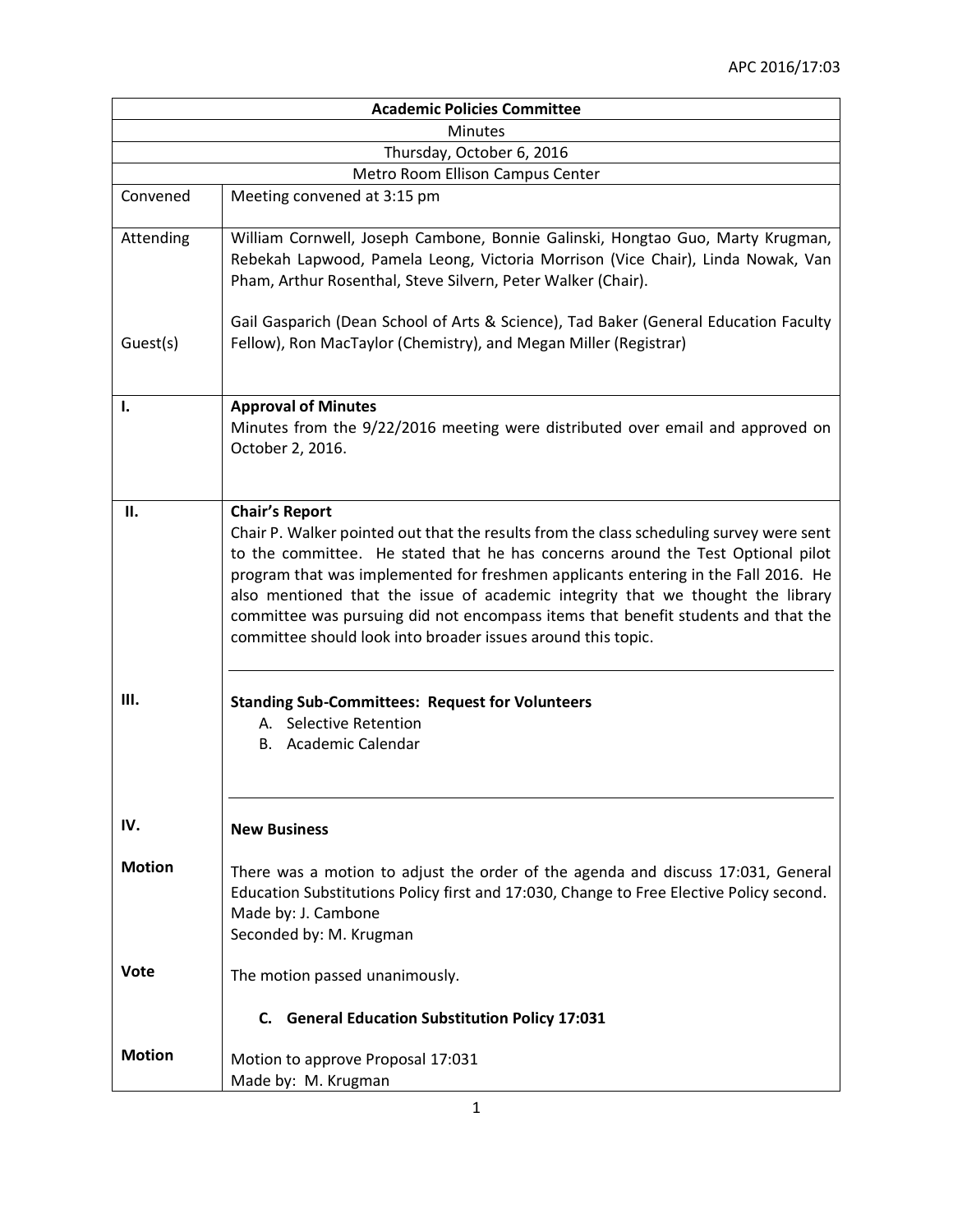Seconded: J. Cambone

OVERVIEW: M. Miller (Registrar) stated that the general education curriculm came to fruition on September 1, 2016 with over 300 courses; however there isn't clarity on who is authorized to approve substitutions and this is creating challenges for transfer students. There are courses that departments aren't moving forward as gen ed courses and as a result, we often have courses transferred to Salem State that satisfy gen ed requirements at sending institutions but only count as free electives at Salem State (i.e., Anatomy & Physiology 1&2 don't satisfy the scientific reasoning requirement, and History doesn't carry a human past designation). As a result, this is creating barriers for students and some choose to attend another institution. T. Baker (General Education Faculty Fellow) added that courses transferred under the transitional model were accepted; however as of September 1, we no longer have flexibility. Fifty percent of our students transfer to Salem State and research has shown that an average transfer student has 137 credits when they graduate. He also stated that the general education committee discussed and unanimously passed that the faculty fellow or program chairs can approve the substitution.

## DISCUSSION:

M. Krugman asked that since the faculty fellow isn't a permananent position and if it is vacant in a semester, how would that stop the policy from being acted on or does there need to be modification in the policy?

P.Walker (Chair) commented that it seems there should be three layers of approval.

M. Krugman stated that this seems to be an item that would be appropriate for the registrar's office to make the decision. M. Miller (Registrar) added that they would be happy to do so. T. Baker (General Education Faculty Fellow) added that it is important to have the Registrar office involved. M. Miller (Registrar) stated that she initially met with faculty on the general education curriculum committee and transfer credits and that the chairs assigned the general education designation V. Morrison (Vice Chair) asked if these decisions could be listed in a data base. M. Miller (Registrar) commented that this policy would create a mechanisim to make that possible. S. Silvern added that the data base will eventually allow automation.

P. Walker (Chair) asked if the policy shoud state that all three people have the power to approve the substitution and if the list is small, can we ask the department to make it a gen ed course and fast track the process? V. Morrison (Vice Chair) commented that some of the courses are limited to certain populations. G. Gasparich (Dean, Arts & Sciences) added that courses are limited to speicifc majors due to space constraints.

J. Cambone stated that this impacts many of our transfer students with high GPAs and gave an example of an incoming transfer student who needed to take 7 additional courses and repeat courses taken at the community college. He added that we need a student-centered approach to allow seamless movement through degrees.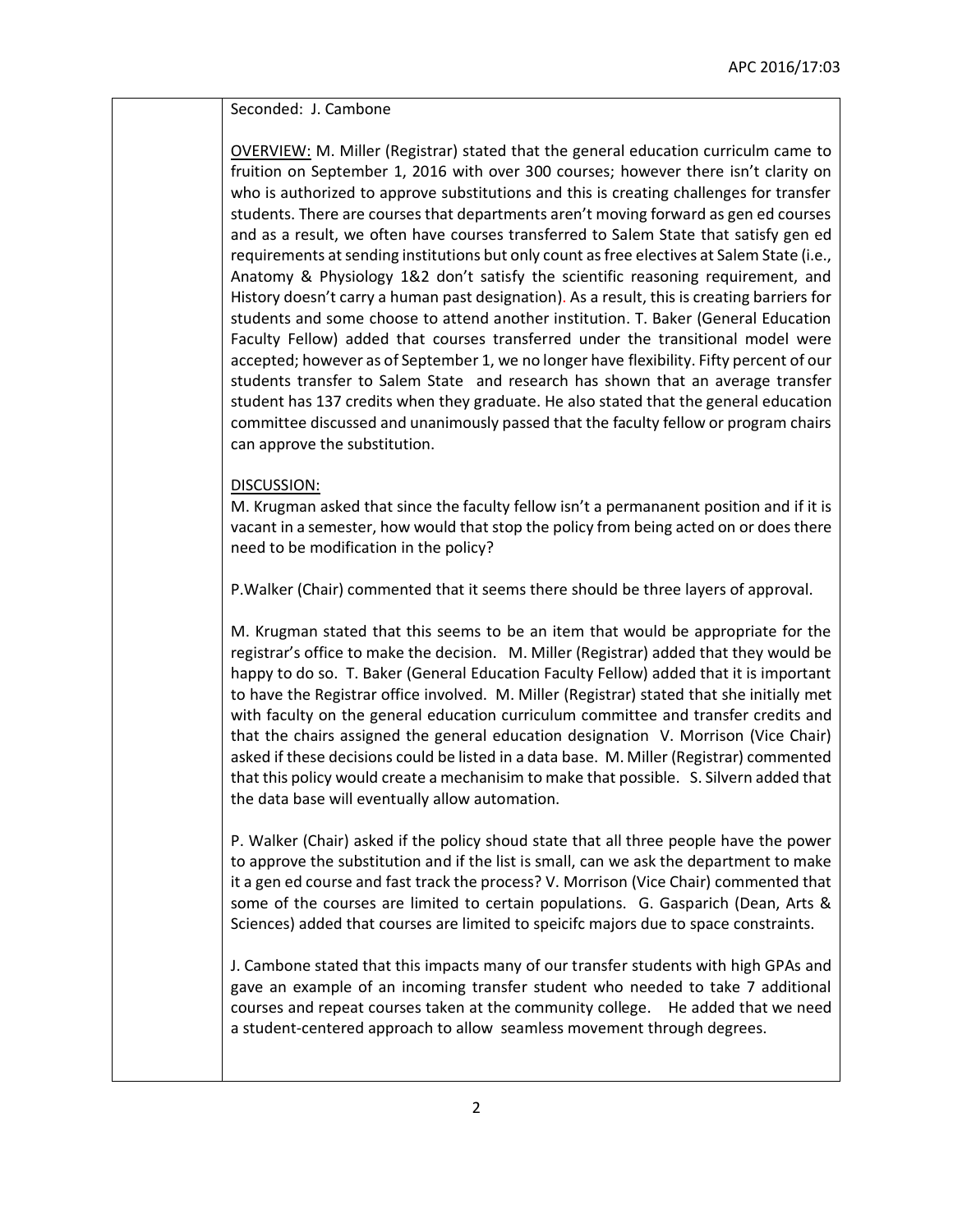|               | W. Cornwell stated that he is sympathetic to students but has concerns that we will be     |
|---------------|--------------------------------------------------------------------------------------------|
|               | creating a database that isn't going through the curriculum committee for approval and     |
|               | that the curriculum committee should have oversight of the database. M. Miller             |
|               |                                                                                            |
|               | (Registrar) commented that the policy is aimed to assist students and that the intent of   |
|               | the database is solely for transfer credits.                                               |
|               |                                                                                            |
|               | There was further discussion around courses meeting the general education curriculum       |
|               | requirments and who should be tasked to review and approve.                                |
|               |                                                                                            |
|               | J. Cambone asked why there was hesitation to vote positively. P. Walker (Chair)            |
|               | commented that there needs to be a clear process to support the policy. V. Morrison        |
|               | (Vice Chair) stated we need to do everything to support our transfer students and          |
|               | would it be possible to assign the policy to transfer students only?                       |
|               |                                                                                            |
|               | Discussion continued around the process and policy for transfer students.                  |
|               |                                                                                            |
|               | P. Walker (Chair) asked if it was possible to tinker with the language and come back to    |
|               |                                                                                            |
|               | the committee or strike the first paragaph and last sentence of second paragraph?          |
|               |                                                                                            |
|               | V. Morrison (Vice Chair) proposed an amendment to the policy, L. Nowak seconded and        |
|               | M. Krugman accepted it as a friendly amendment. W. Cornwell asked if the policy was        |
|               | still requiring approval from the chair.                                                   |
|               |                                                                                            |
|               | M. Krugman commented that he was concerned that we were rushing through the                |
|               | policy with the amendment.                                                                 |
|               |                                                                                            |
|               | V. Morrison (Vice Chair) explained the courses in the database were for transfer           |
|               | students only.                                                                             |
|               |                                                                                            |
|               | J. Cambone stated the way the policy is currently written aims for the spirit of what the  |
|               | general education curruiculum is trying to accomplish for our transfer students.           |
|               |                                                                                            |
|               | V. Morrison (Vice Chair) commented that the policy should be left as is so that the chair  |
|               |                                                                                            |
|               | and faculty fellow can reach a consensus, allowing for a richer conversation.              |
|               |                                                                                            |
|               | P. Walker (Chair) commented that the amended proposal needs more editing and that          |
|               | he is sympathetic that advising starts soon. M. Miller (Registrar) added that we woudn't   |
|               | have it in time for advising anyway. S. Silvern stated that in principle he is in favor of |
|               | the policy, but the language needs to be adjusted. P. Walker (Chair) stated that he        |
|               | hesitates to table the policy and would like to postpone to allow time to fine tune the    |
|               | language of the proposal.                                                                  |
| <b>Motion</b> |                                                                                            |
|               | Motion to postpone Proposal 17:031                                                         |
|               | Made by: R. Lapwood                                                                        |
|               | Seconded: P. Leong                                                                         |
| <b>Vote</b>   |                                                                                            |
|               |                                                                                            |
|               | The motion passed unanimously.                                                             |